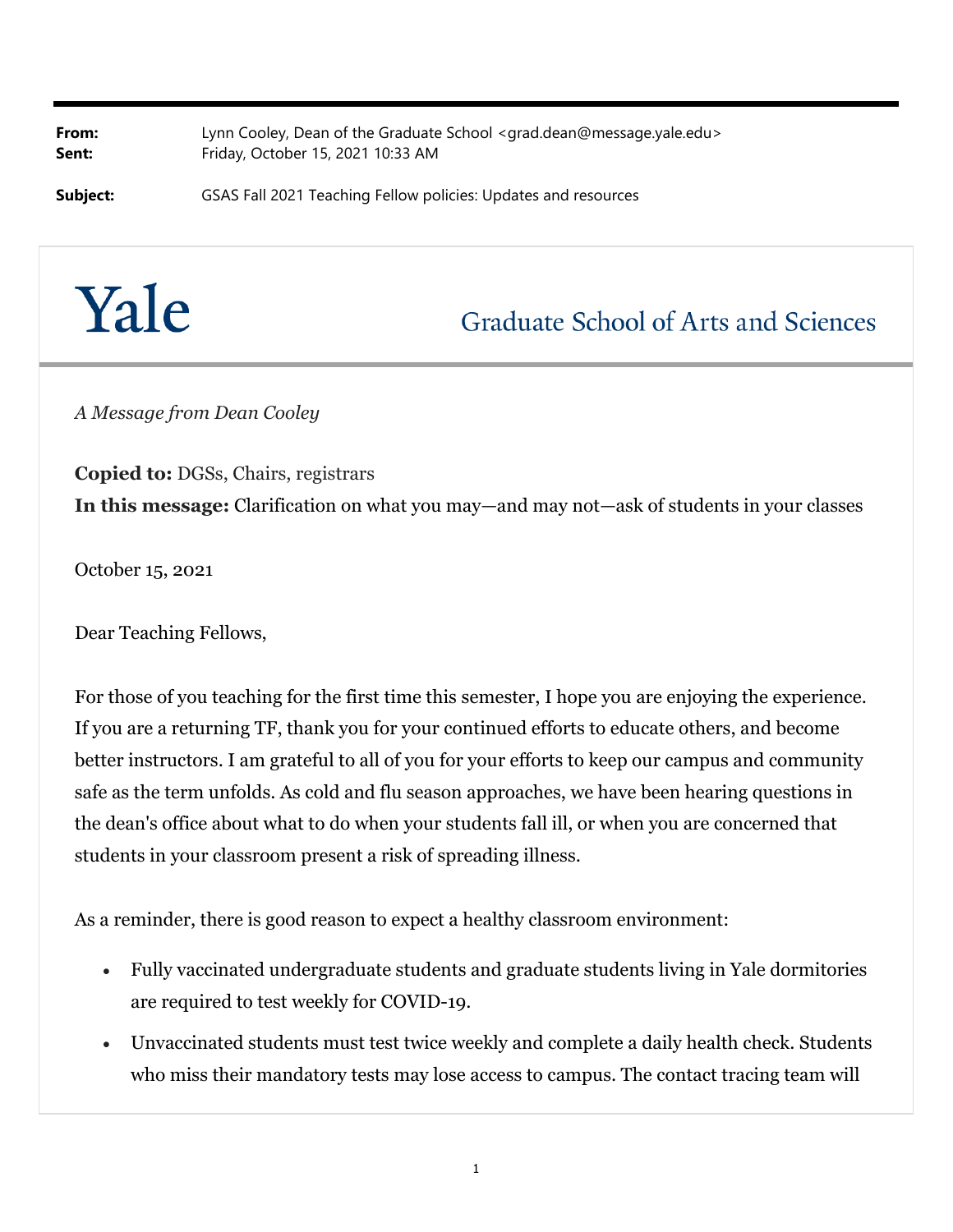alert close contacts of any student who tests positive. There is no need for you to track the COVID-19 test results of students.

- All students are required to wear masks during class, regardless of vaccination status.
- Campus vaccination rates are high: 99.4% of undergraduates, 97.8% of graduate and professional students, 95.1% of faculty, and 92.5% of staff are vaccinated.
- Campus COVID-19 positivity rates are extremely low. Updated case numbers are posted here on a daily basis.

## **You may:**

- Ask students who refuse to wear masks to leave the classroom.
- Report students who refuse to wear masks to Melanie Boyd, Yale College Dean of Student Affairs (undergraduates) or Matthew Tanico, Assistant Dean for Graduate Student Life (graduate students).

## **You may not:**

- Request that students provide evidence of vaccination or documentation of COVID-19 test results in order to attend class, for any reason.
- Restrict access to your class on the basis of a student's apparent medical condition.

Each TF is responsible for determining the class absence policy. We strongly encourage you to develop reasonable policies that are adaptive to the public health situation and to communicate your policies clearly to students. With winter approaching, some students will become ill with colds or flu. Without reasonable absence policies, students may elect to attend class while sick, exposing others to illnesses. To avoid incentivizing sick students to come to class, please be as flexible as you can.

You may, for instance, allow students a designated number of undocumented absences without penalty, or, as outlined in the message sent to faculty on August 30, you may offer remote instruction to students who are ill. The Poorvu Center has developed resources that provide guidance on how to approach academic continuity in cases of student absence. Please remember that residential college deans cannot provide excuses for class absences in cases of illness.